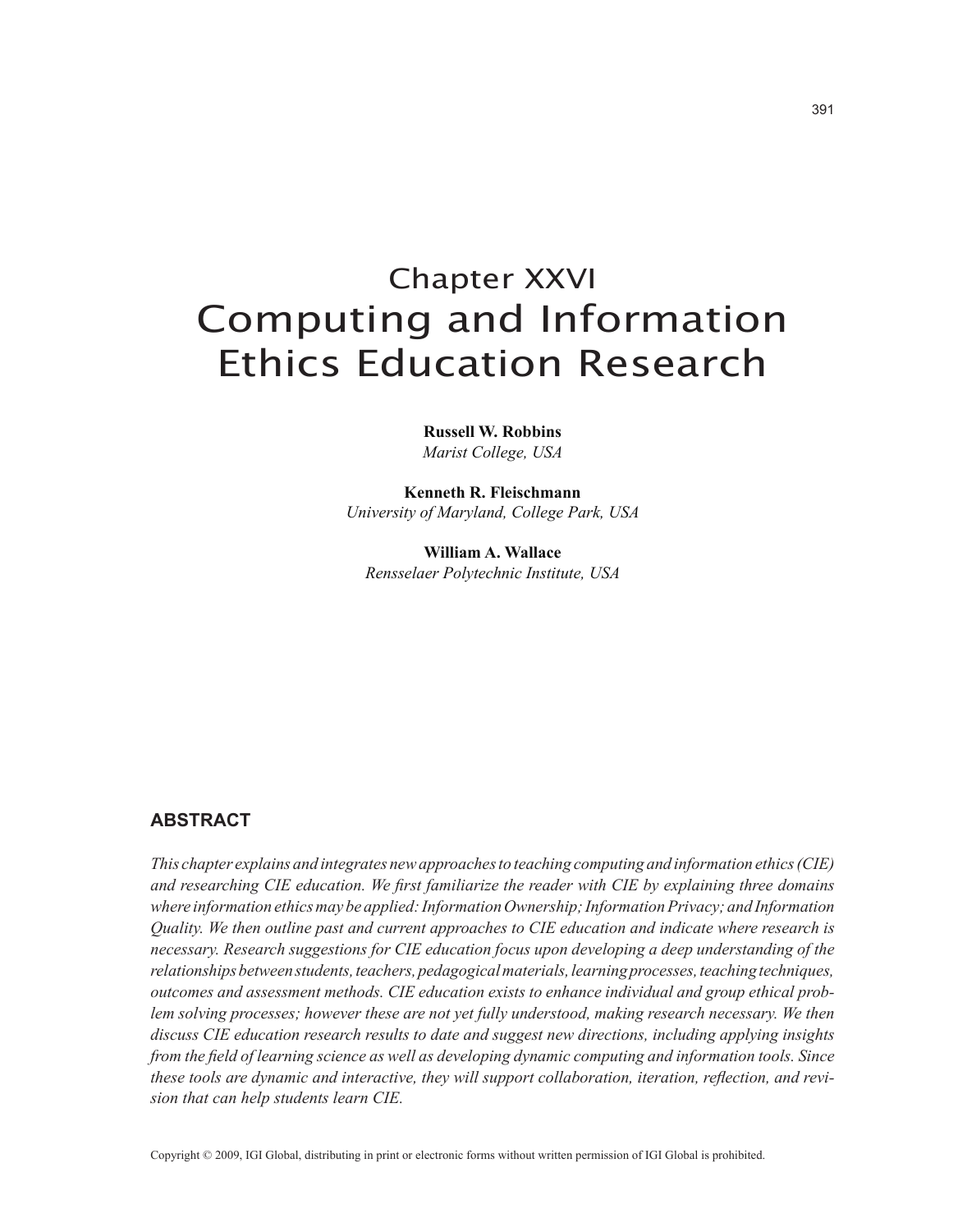# **INtrODUctION**

The primary purpose of this chapter is to indicate the need for research regarding the education of computing and information professionals about ethics. We start by first abstractly describing computing and information ethics (CIE), but then we provide three concrete examples of contested CIE issues. We then move to discuss the progress to date in developing and implementing CIE pedagogy and material. In our last section, we describe new research directions for CIE pedagogy and explore how computing and information technology can support CIE teaching and learning. We also discuss research results that can enhance our ability to apply computing and information technology to support CIE education.

# **cOMPUtING aND INFOrMatION EtHIcs EDUcatION: FOcI**

CIE foci include concerns about who [using computers] should create, provide, own, access, use, transform, manage, or govern information. Foci also include considering consequences of creating, providing, owning, accessing, using, and transforming information (Bynum 1985, Johnson 1985, Moor 1985, Mason 1986, Weiner 1954) as well as discussions about the rights and responsibilities of individuals, groups, and societies as they interact with information. Finally, CIE foci include issues of equity, care, and virtue as information is used to transform our world.

Does anyone who creates a computer program have the right to accrue economic benefits related to use of that program? Should the program be owned by society? What best serves the individual and society? Does an economically disadvantaged youth from an urban area have a right right to use the Internet in order to learn? If so, what responsibilities do governments, corporations, not-forprofits, you as an individual, or we as a society have to provide this access? What responsibility do we have to support access to information for individuals in China? Alternatively, is the Chinese government's censorship of the Internet appropriate? How can a multinational corporation based in the US support the right to earn a living in an information economy for young [non-emigrant] Indian citizen software engineers while concurrently maintaining its commitments [for its US employees] and [to its stockholders]. When are the social benefits derived from use of private personal information appropriate?

These are just some of the questions considered in CIE. Is there one answer to each question? Or are there multiple answers for different people in various situations, using different techniques and criteria? To introduce the reader to information ethics, and its importance to society and individuals, we now discuss three currently unresolved CIE issues below: (1) who should control procedural information (i.e., software)—information ownership, (2) who should control personal information—information privacy, and (3) information (i.e., software and data) quality.

### **Information Ownership**

"In the information age, there may be no more contentious issue than the scope of ownership rights to intellectual property" (Spinello and Tavani 2004, p. 247).

Intellectual property (IP) is an idea, invention, process or other form of property created by use of the mind or intellect; alternatively, IP is the right to control the tangible or virtual representation of those forms of property. The argument for the ethical appropriateness for intellectual property and legal supports (e.g. trade secrets, trademarks, copyrights, patents) follows.

Software is invaluable to our information economy. The development of unique software that solves problems is intellectually involved and time-consuming, and therefore very expensive. This first unit of software is very expensive, while copies of that software, after development, are